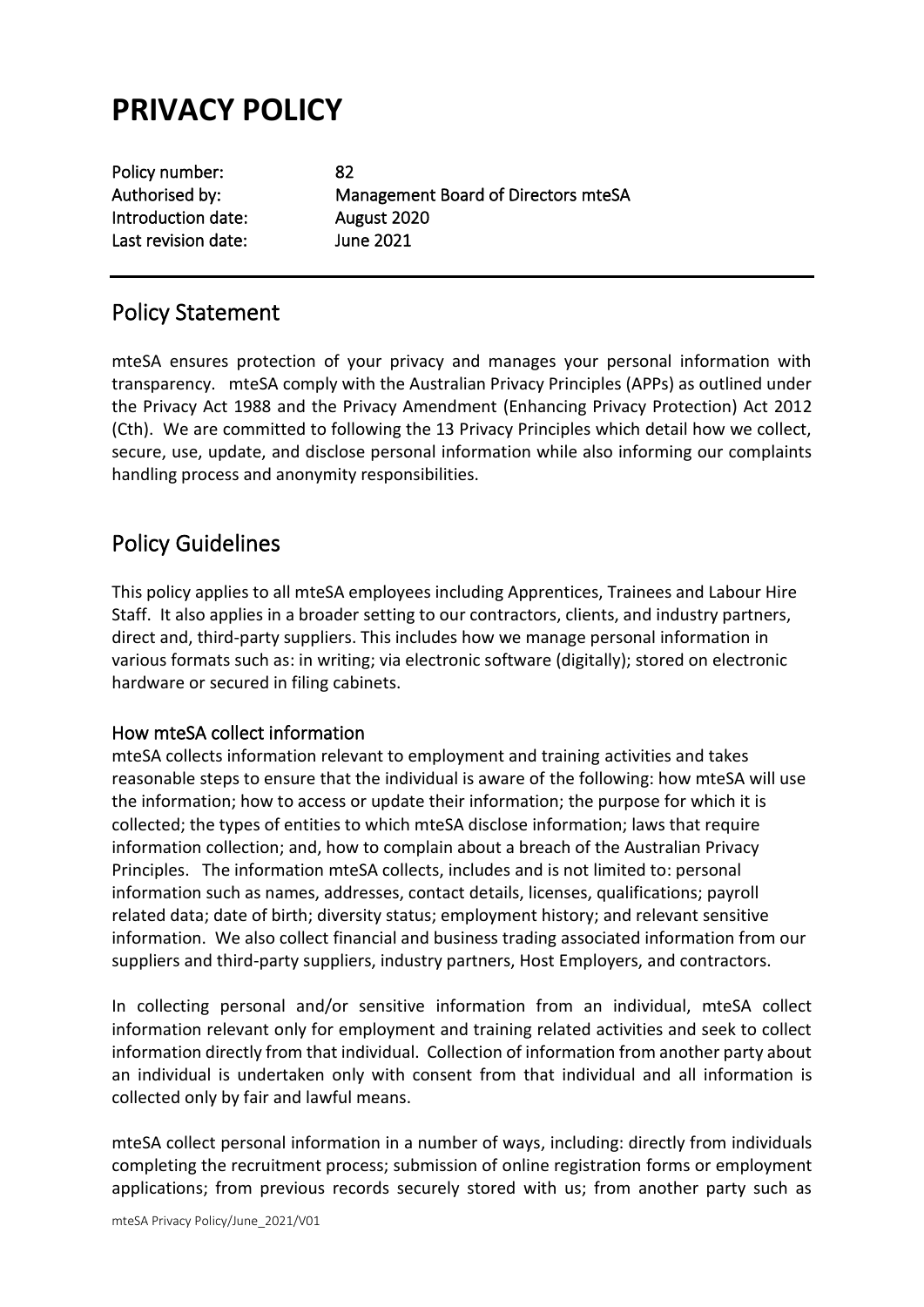previous employers and employment and/or training related services in which individuals have referenced for employment or credit checks. mteSA accept that wherever it is lawful and practicable, individuals will have the option of not identifying themselves, or of using a pseudonym when dealing with us except when; it is required by law that individuals identify themselves, or where it is impracticable for mteSA to deal with unidentified individuals.

All mteSA managers, staff and employees are informed and have access to this Privacy Policy and understand that no personal information or business details can be provided to another party with the consent or guidance from the individual in which it relates without the authorisation of the Chief Executive Officer.

Where unsolicited personal information is provided to mteSA, we will seek to determine the lawful and fair means by which it has been provided to us in-line with the Australian Privacy Principles. mteSA will destroy personal and/or sensitive information that determined to be provided to us by unlawful means.

#### How mteSA secure, use and disclose personal/sensitive information.

mteSA use personal/sensitive and business information to provide employment and training activities. We take reasonable steps to ensure that information is protected from misuse, interference, loss, unauthorised access, modification, or disclosure. Authorised mteSA personnel have access to the information required to provide services and to comply with legal obligations and associated regulations. mteSA have physical, electronic, and procedural safeguards in place to protect personal and business information. We take reasonable steps to destroy or permanently de-identify personal and business information when it is no longer required, is not contained in a Commonwealth record and where the law does not require us to retain it.

In managing employment and training activities, mteSA use information to conduct appropriate reference checks, pre-employment medical advice, drug and alcohol testing/recording, conduct payroll and perform industry related activities. mteSA disclose information about you as required in this policy or by law. This may include the following: to authorised legal representatives; banks or credit providers; Adult Vocational and Education providers; government and statutory authorities; or as identified to prevent or lessen a serious and imminent threat to the life or health of an individual concerned or another person.

mteSA will retain personal/sensitive information for the period in which it is necessary to fulfil the purposes for which it was collected including satisfying legal, regulatory, tax, accounting or reporting requirements.

mteSA will only disclose personal information for a purpose other than for employment and training services if: the individual and consented to the disclosure of information; it is reasonably expected to be disclosed for a secondary purpose; it is related to employment and training activities; it is authorised by law; or it is permitted for situations regarding health. Where mteSA disclose personal information for the above purposes, record of the reason and type of disclosure are noted, and reasonable steps are taken to ensure that the information is de-identified before the disclosure.